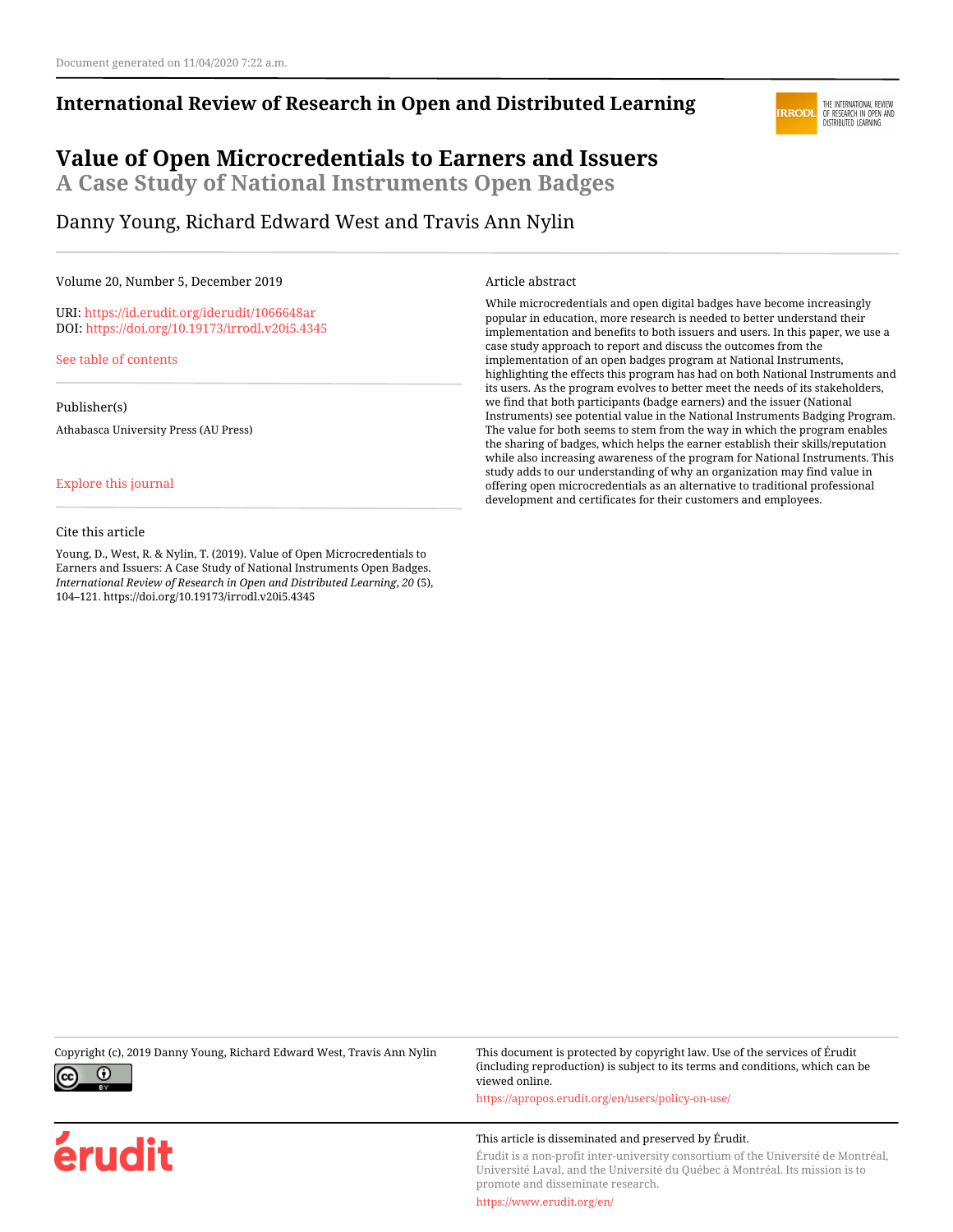**December – 2019**

# **Value of Open Microcredentials to Earners and Issuers: A Case Study of National Instruments Open Badges**

**Danny Young1, Richard E. West2, and Travis Ann Nylin3** *1,2Brigham Young University, 3National Instruments*

## **Abstract**

While microcredentials and open digital badges have become increasingly popular in education, more research is needed to better understand their implementation and benefits to both issuers and users. In this paper, we use a case study approach to report and discuss the outcomes from the implementation of an open badges program at National Instruments, highlighting the effects this program has had on both National Instruments and its users. As the program evolves to better meet the needs of its stakeholders, we find that both participants (badge earners) and the issuer (National Instruments) see potential value in the National Instruments Badging Program. The value for both seems to stem from the way in which the program enables the sharing of badges, which helps the earner establish their skills/reputation while also increasing awareness of the program for National Instruments. This study adds to our understanding of why an organization may find value in offering open microcredentials as an alternative to traditional professional development and certificates for their customers and employees.

*Keywords:* open badges, microcredentials, credentials, professional development, microlearning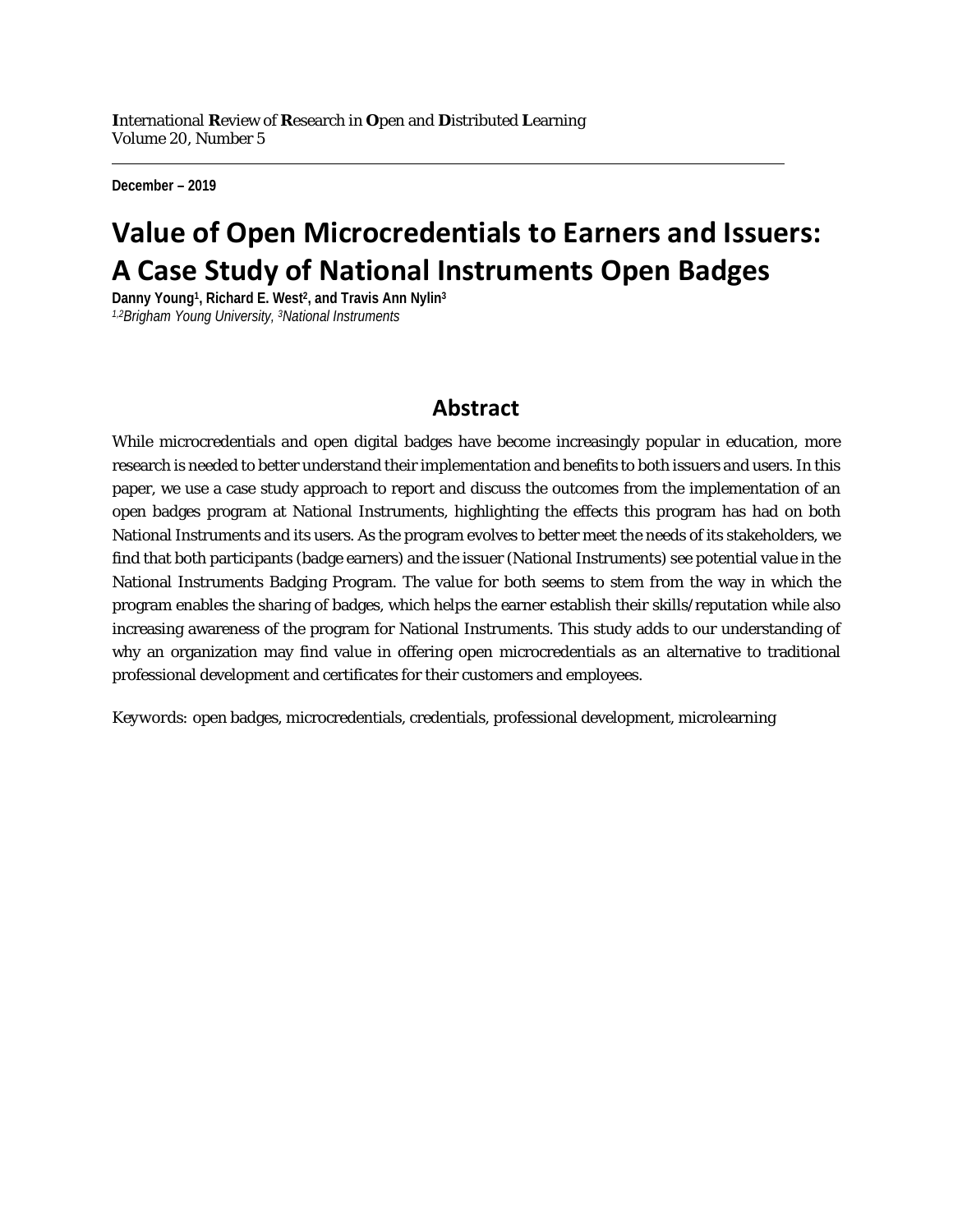## **Introduction**

With the ever-changing professional landscape and the gap between skills of college graduates and skills required by employers (Jaschik, 2015), opportunities for extended and enhanced learning are needed. Many colleges and universities offer exceptional programs and other learning opportunities specifically designed to meet the needs of the modern workforce; however, they are not available to all learners (Osam, Bergman, & Cumberland, 2017). Implementation of open badges and open microcredentials has been proposed as a solution to both the skills gap of recent graduates and the need for continued lifelong learning opportunities (Casilli & Hickey, 2016). Though early in its development, use of this technology is increasing; thus more research is needed to explore its use and value, along with detailed examples of organizations using it effectively.

Some forms of formal education, including many traditional colleges and universities, by their nature limit who has access to the education they provide. Osam, Bergman, and Cumberland (2017) identify three categories of barriers to formal education: situational, such as "finances, family life, health, work conflict, and transportation;" institutional, which includes "the availability of faculty, lack of night, weekend, and online courses . . . as well as difficulty in dealing with admissions and advising staff;" and dispositional, which includes "fear of failure [and] attitude toward intellectual activity, as well as perceptions about ability to succeed" (p. 55). Many university admissions procedures, by choice or by necessity, filter applicants through a process that excludes many from entering as students, especially the disadvantaged (Bastedo, Bowman, Glasener, & Kelly, 2018). Even those who are admitted must still deal with cost, time commitment (including class schedule), transportation, and their own fears, all factors which can prove challenging to many.

## **Open Digital Badges**

Modern technologies and the distributive power of the Internet may provide solutions to some of the aforementioned higher education challenges. One example is the potential of open microcredentials, such as open badges. In 2012 Mozilla introduced the concept of open badges as a way to recognize and communicate various types of learning experiences (Mozilla Foundation, Peer 2 Peer University, & MacArthur Foundation, 2012). While the initial focus was to provide a way to credential informal learning, the concept has been adapted for use in primary, secondary, and higher education as well as in corporate training programs by small and large companies such as Microsoft (n.d.) and IBM (n.d.).

Open badges go beyond simple certification by embedding metadata about what the badge holder knows or can do. When they comply with the Open Badges Specification maintained by IMS Global Learning Consortium (IMS Global Learning Consortium, n.d.), they are portable and shareable across the Web. Utilizing this open standard, these badges can represent skills and knowledge gained from open platforms and informal learning experiences, providing details about potential employees such as which specific verified skills the individual has mastered, when and how the skills were attained, and who issued the badge—information that may interest hiring committees, employers, peers, or other entities (Lockley, Derryberry, & West, 2016).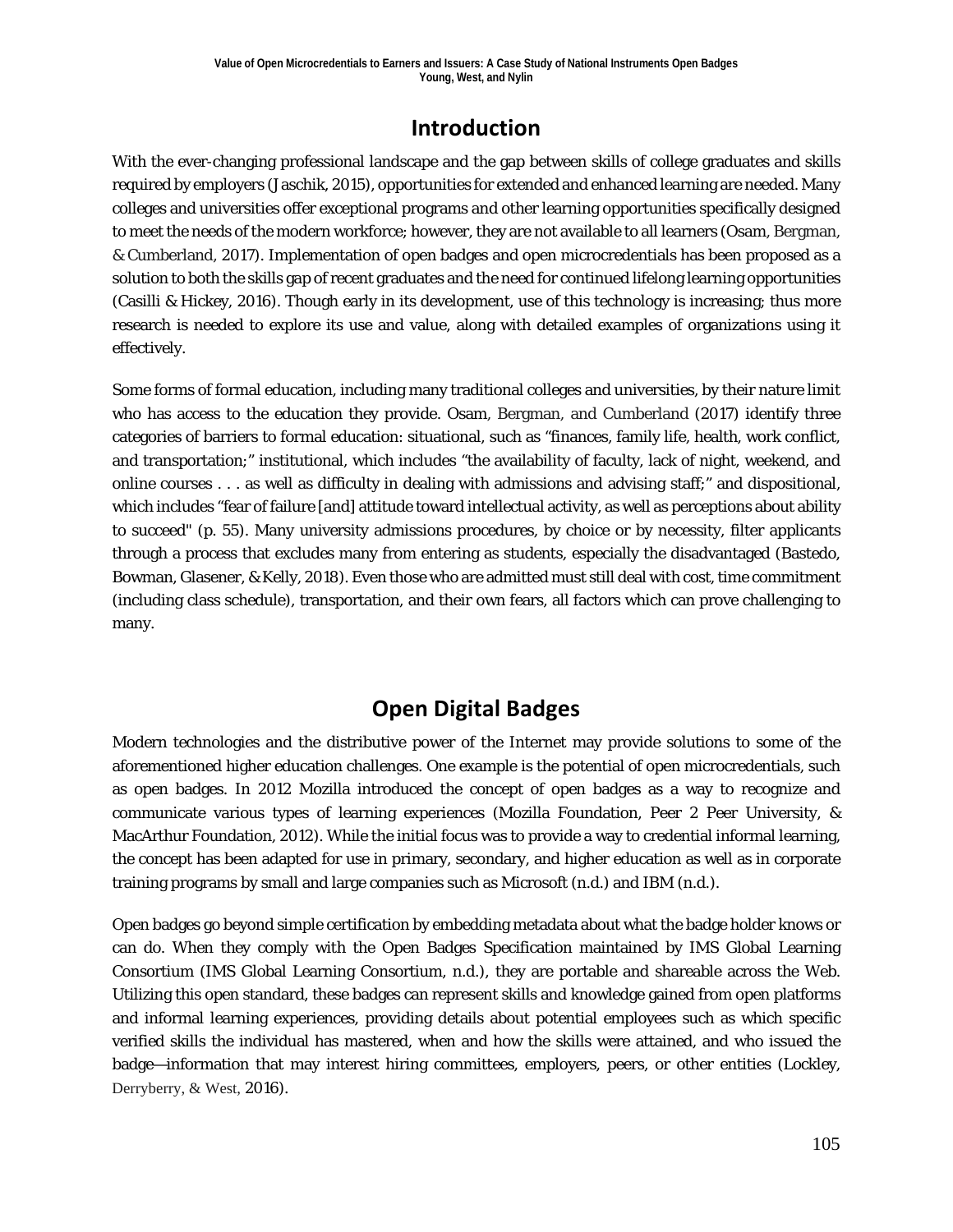Open badges are valuable because of the included metadata, which typically include the badge name, description, criteria, issuer, evidence, date issued, standards, and tags (Bowen, n.d.). This metadata connects evidence and criteria to the credential, better communicating what the learner accomplished. The recent Open Badge Infrastructure 2.0 specification additionally allows for endorsements of the badge from outside entities (Clements, West, & Hunsaker, in press). Those who share badges they have earned, provide access for others to see each of these pieces, providing a wealth of information beyond what current educational credentials communicate.

While open badges are a relatively new concept, they have received confirming attention over the past five years—a simple search in Google Scholar for "open badges" has returned over 1,700 results since 2014. In reviewing the literature, we found that much of the initial discussion has focused on how to set up a badge program, with details about the issuing platform and program design, along with guiding principles for designing the specific badges (Devedžić & Jovanović, 2015; Rodgers & Puterbaugh, 2017).

Other research has focused on the use of badges in secondary or postsecondary education environments. These papers have explored the impact of badges on motivating learners (Abramovich, Schunn, & Higashi, 2013; Cheng, Watson, & Newby, 2018), credentialing skills (Randall, Harrison, & West, 2013), and serving as pedagogical tools (Cheng et al., 2018). Fewer studies have focused on how badge earners or potential employers perceive badges (Dyjur & Lindstrom, 2017; Erickson, 2015). Casilli and Hickey (2016) noted that "the preexisting trust networks that operate between and among educational institutions, employers, and education consumers are not typically, nor even frequently, tested, investigated, or held accountable" (p. 118).

The research is even more scarce regarding open badges, which have the potential to extend and revise these traditional trust networks. Liyanagunawardena, Scalzavara, and Williams (2017), in their extensive synthesis on the literature about open badges, identified only three articles about employer perspectives. Recently, in a study examining the opinions of education employers, it was discovered that upon learning about education badges, education employers felt that such badges could be valuable pieces in an application (Randall & West, in press). Another study (Raish & Rimland, 2016), found in a nationwide survey of employers in the United States, that only 5% would not be interested in open badges. However, the concept is still largely unknown with employers, as Raish and Rimland (2016) also found that 62% of the respondents wanted to learn more about open badges.

Open badges are also being used outside of formal education environments, including by corporations such as IBM and Microsoft. More than 1,700 badges are listed on the IBM Skills Gateway site (IBM, n.d.). However, in the academic and non-academic literature, the benefit to the badge issuer is not always directly discussed. In one post David Leaser (2015), the senior manager for IBM's Gobal Skills Initiative, explained that issuing badges helps the issuer "attract, nurture, and progress a pool of talent and it helps establish the brand as a leader in the field" (para. 9). This seems to agree with a statement by Finkelstein, Knight, and Manning in The American Institutes for Research 2013 report:

The issuer of a traditional form of achievement benefits from the act of bestowing an honor on those who meet the criteria or thresholds the issuer has set. Recipients of degrees or certificates are reflections of the institutions that nurtured and endorsed their abilities. When given in recognition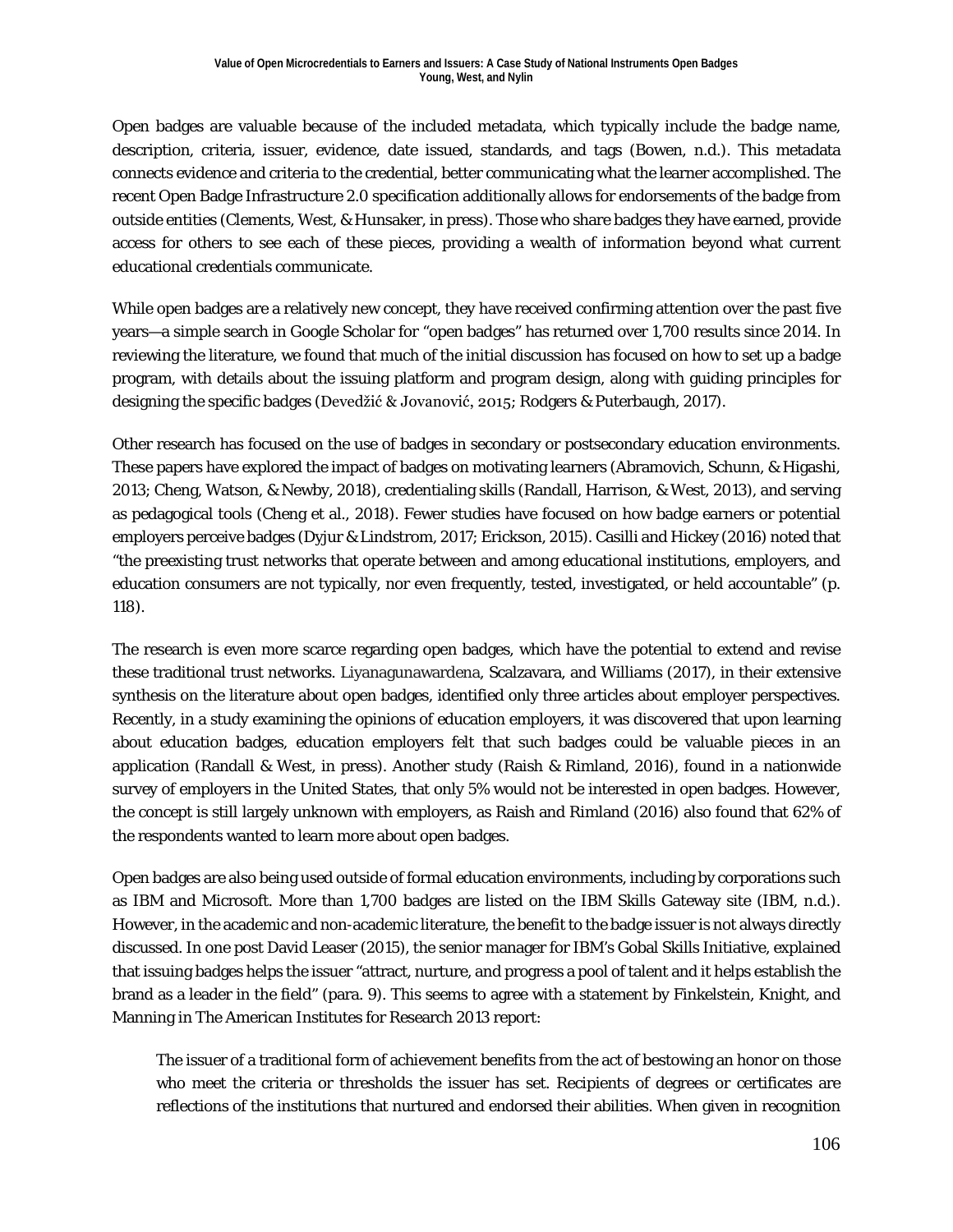of skills, behaviors, or contributions that an organization values, credentials are also a way of scaling the issuer's impact on the world. As such, any credential has a marketing component, as well as the potential to take the issuer's mission to scale through individuals it has essentially deputized. (p. 6)

While open badges would be assumed to carry similar benefits of marketing for the issuer, including greater "scale" of impact, there has been little research or discussion exploring the value of badges for both the earners and the issuers. Less than 10% of the total articles in Google Scholar on "open badges" are also related to the search string "workplace learning." Of these, most appear to be about teacher professional development (Gamrat, Zimmerman, Dudek, & Peck, 2014; Randall, West, & Farmer, in press), or theoretical articles about the potential of open badges to impact workplace learning (Aberdour, 2016). More investigation is needed specifically on the benefits that open badges can provide for employers as well as the employees engaged in professional learning. In addition, because open badges are still relatively new, examples of badging programs need to be shared so that effective practices can be disseminated. Thus, this paper seeks to provide a case study of National Instruments, an engineering technology provider, that implemented a large-scale open badges initiative. In discussing this case, we also seek to answer the following questions:

- What benefits might open badges provide to badge earners?
- What benefits might open badges provide issuers?

## **Method**

A case study approach was used to consider the value of badges for National Instruments stakeholders. Founded in 1976, National Instruments (NI) is now a worldwide company with more than 7,000 employees. Their purpose is to help scientists and engineers overcome complex problems through technology solutions aimed at accelerating productivity and innovation. National Instruments produces engineering hardware and software such as automated test equipment and virtual instrumentation software. The company provides training for users of their products. They began issuing badges through the Acclaim platform (referred to in this article by its new name, Credly).

### **Context and Badging Program**

To understand the NI badging program data requires an understanding of the evolution of this program over two phases: A pilot program in 2017 and subsequent expansion in May 2018.

**Initial 2017 badging pilot.** National Instruments' pilot program in 2017 included seven badges, covering fundamental engineering knowledge and skills related to the use of their products. Users participating in the program could view training videos tied to badges or use a number of other learning resources to prepare for the required assessment. They also had the option of taking the assessment without viewing those videos. Users who passed an assessment with 85% or higher (down from the original 100% requirement) were invited to create an account with Credly in order to claim their badge. Users who failed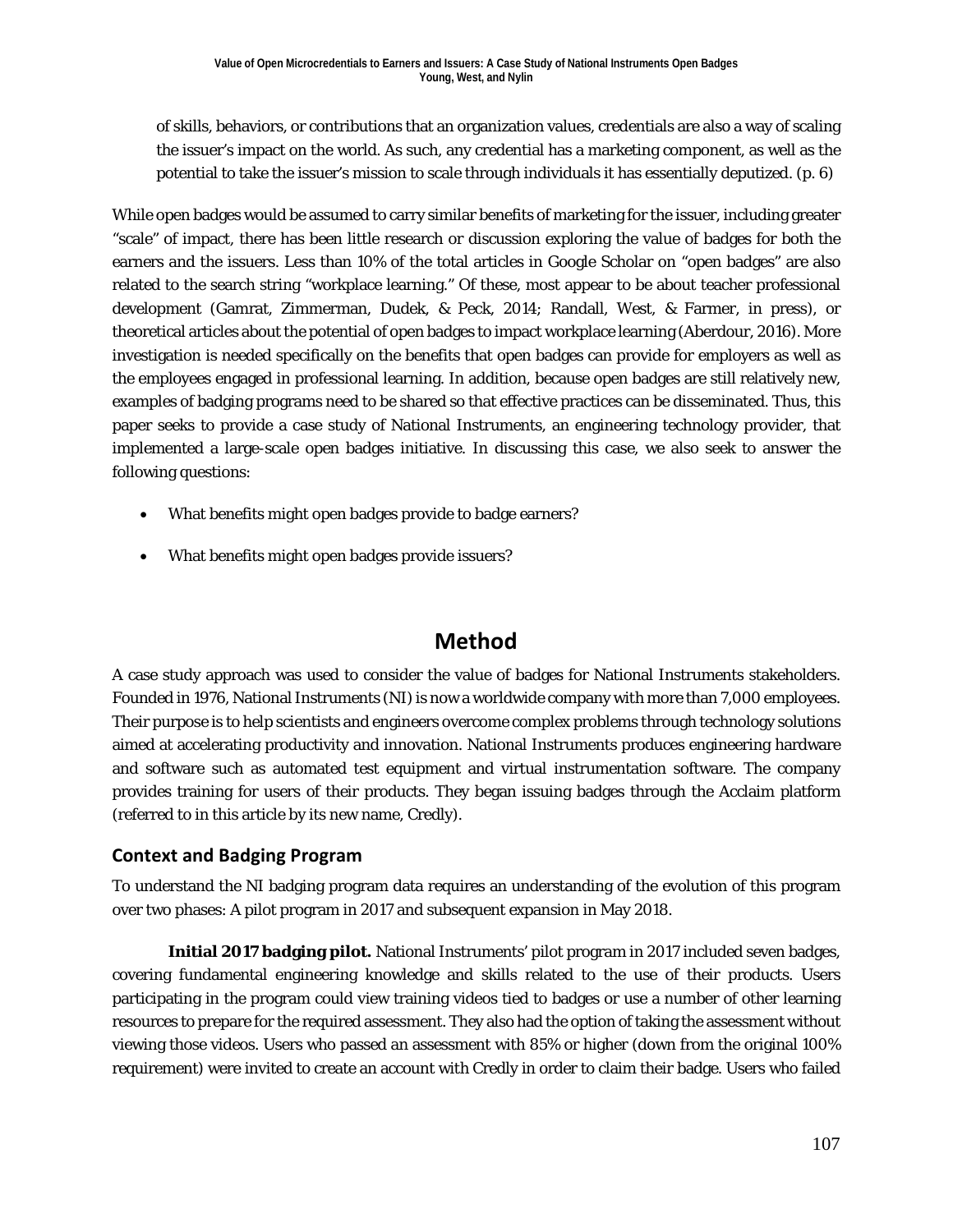an assessment could retake it as many times as needed. These assessments were offered to current National Instruments customers at no cost, as were the badges for passing scores.

Table 1 includes the seven badges provided by National Instruments, along with their digital image and the description provided on the National Instruments website and Credly page.

Table 1



grounding techniques. This badge is earned by

passing the related assessment.

*Seven Badges Included in National Instruments Badge Pilot Program*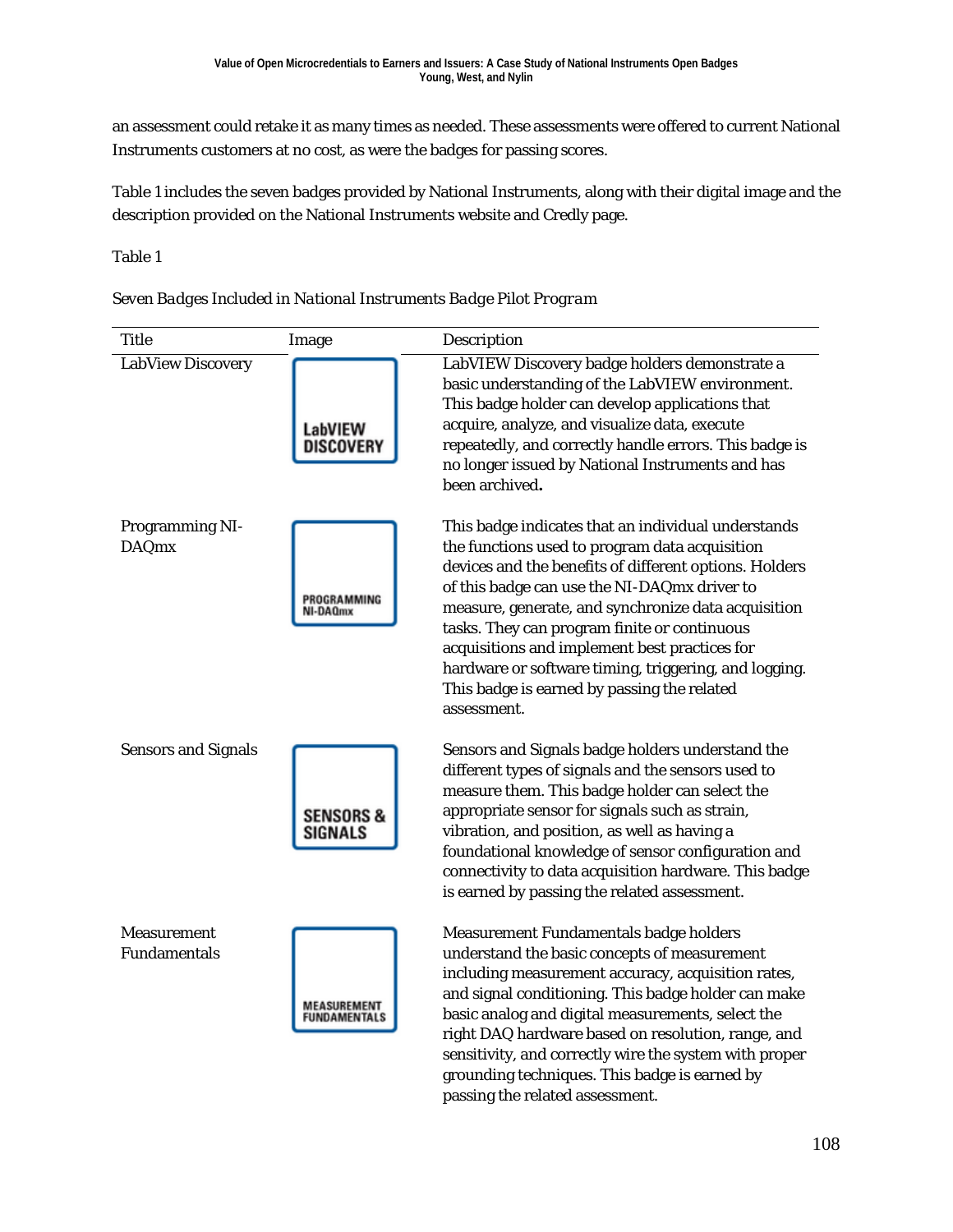

*Note.* From "Browse Badges," by National Instruments, 2019a (https://learn.ni.com/badges/resources), and "National Instruments," by Acclaim, 2019 (https://www.youracclaim.com/org/national-instruments). Adapted with permission*.*

**2018 expanding badging program.** After initial positive feedback on the pilot program (discussed below), in May, 2018 during their largest user conference titled "NIWeek," National Instruments launched an expansion of their badges project. This expansion included a new badging website (see Figure 1) with an overview of the professional badging system as well as recommended badges for learners. In addition, they now offer 32 Level 1 badges and 11 Level 2 badges, significantly increasing the badge initiative.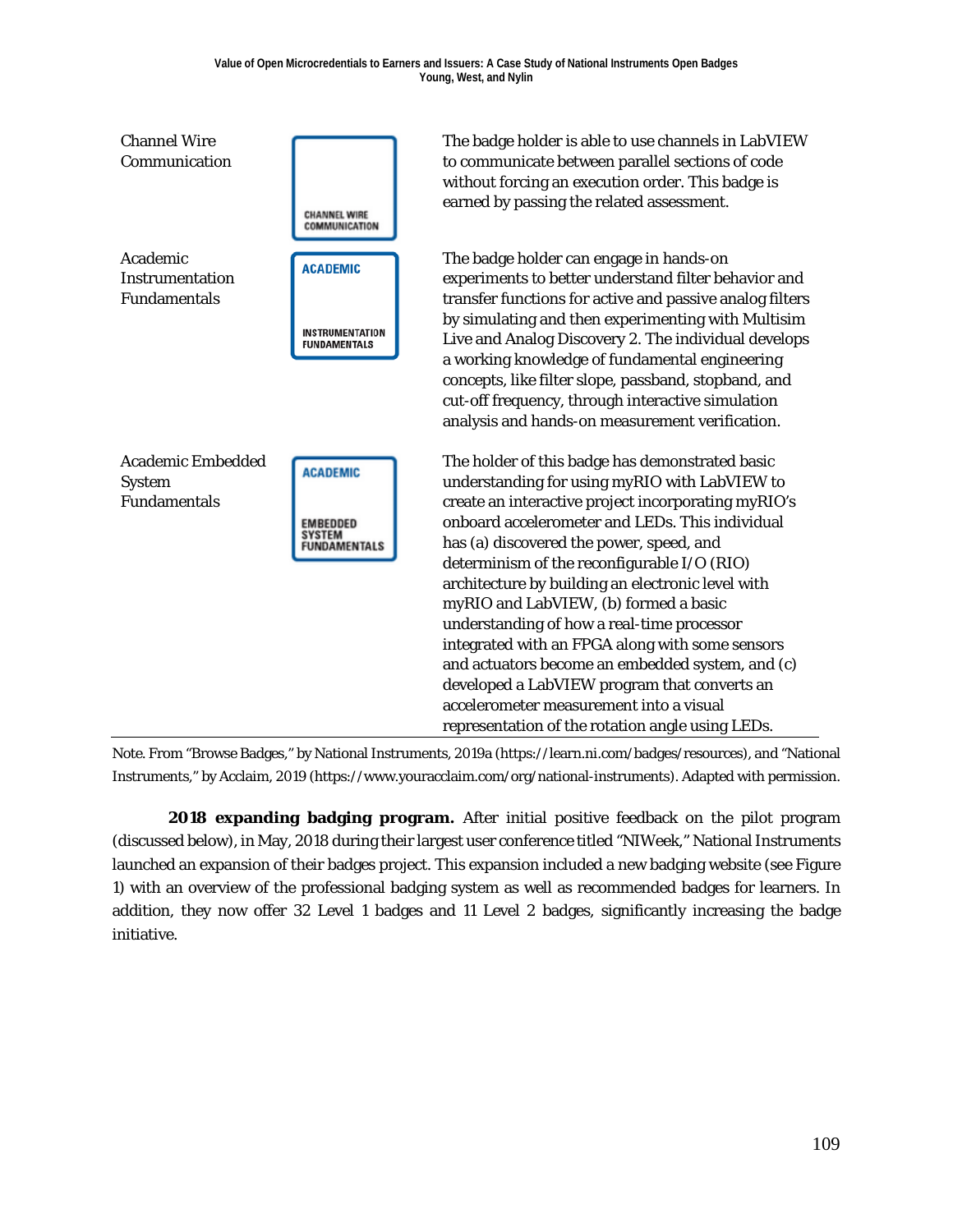#### **Value of Open Microcredentials to Earners and Issuers: A Case Study of National Instruments Open Badges Young, West, and Nylin**



*Figure 1.* Revised launch of National Instruments badges. From "National Instruments Badge Program," by National Instruments, 2019b [\(https://learn.ni.com/badges\)](https://learn.ni.com/badges). In the public domain.

A key feature of National Instruments' expanded badging project is learning paths. Touted on the main page (see Figure 2), these pathways help guide learners towards collecting badges that aggregate to automatically issue larger credentials. Earners' progress on these pathways is represented by the colored bar to the side of the badge (see Figure 2).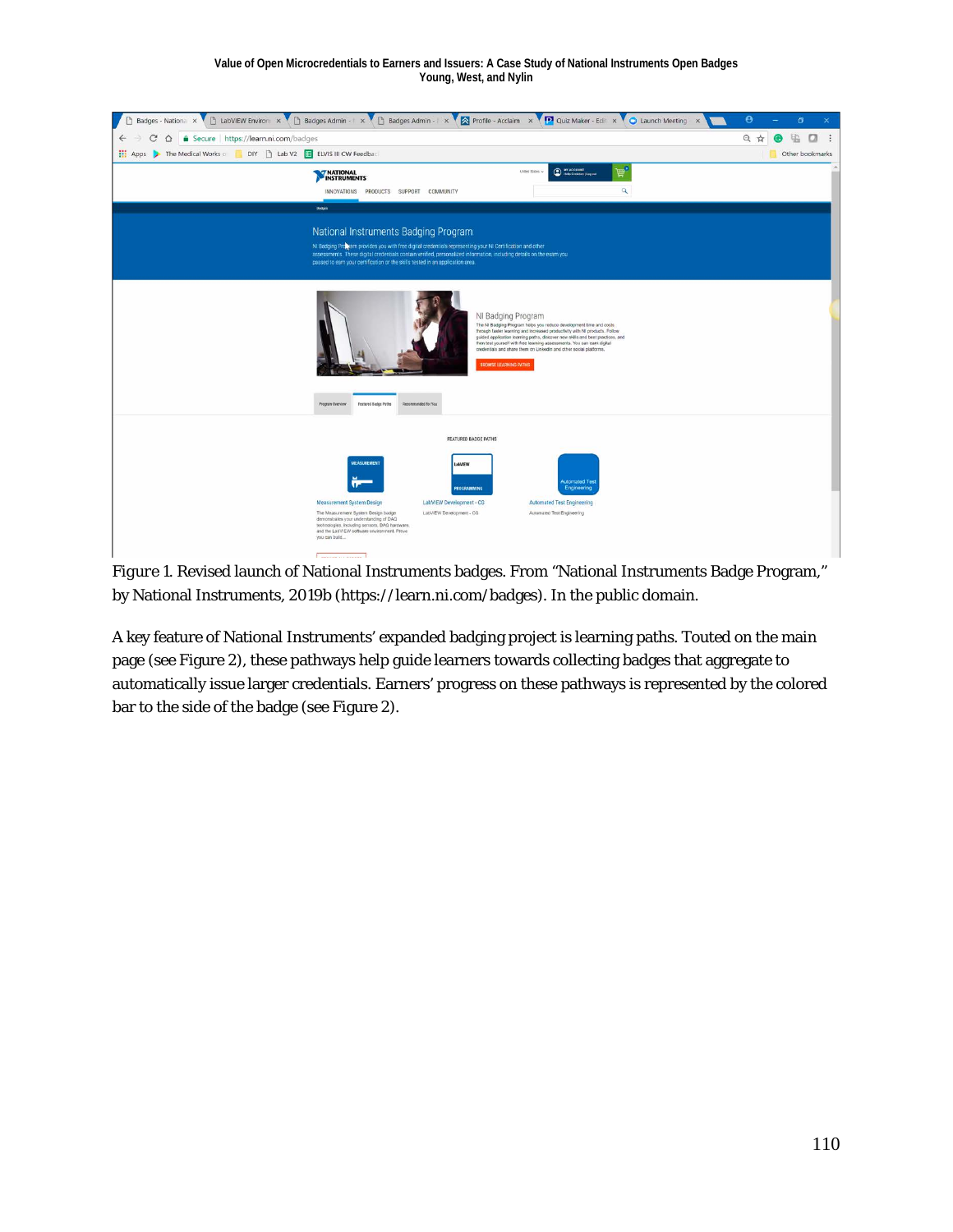

*Figure 2.* Learning pathways progress in National Instruments badges. From "National Instruments Badge Program," by National Instruments, 2019b [\(https://learn.ni.com/badges\)](https://learn.ni.com/badges). In the public domain.

Options are provided to search or browse badges (see Figure 3), and assessments are accessed by clicking on a badge. An earner who completes an assessment without training is awarded the credential; for those who are not initially successful, training opportunities can be provided by National Instruments or its partners (see [https://learn.ni.com/badges/resources/857\)](https://learn.ni.com/badges/resources/857). Allowing partners to also provide the training enables easy scalability of the National Instruments program into other languages.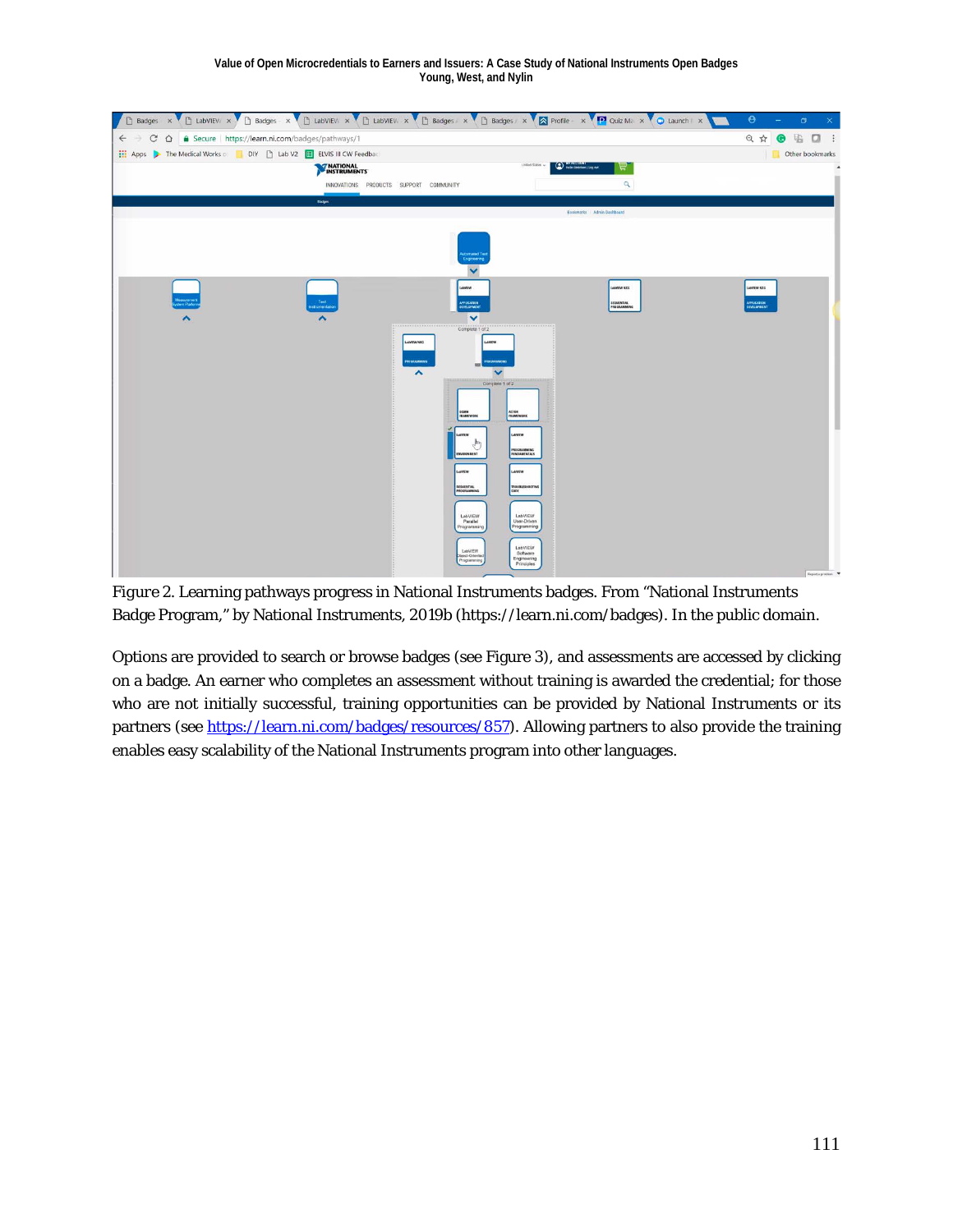| $\Box$<br>Badges - National X                                                  | Badges Admin - X Badges Admin - X A Profile - Acclaim X 2 Quiz Maker - Edit X C Launch Meeting X                                                                                                                                                              | $\Theta$ |   | o               | $\times$ |
|--------------------------------------------------------------------------------|---------------------------------------------------------------------------------------------------------------------------------------------------------------------------------------------------------------------------------------------------------------|----------|---|-----------------|----------|
| 1 D learn.ni.com/badges/resources<br>$\mathcal{C}$<br>$\Omega$<br>$\leftarrow$ |                                                                                                                                                                                                                                                               | Q ☆      | 밖 | o               |          |
| Apps > The Medical Works O DIY   Lab V2 E ELVIS III CW Feedbac                 |                                                                                                                                                                                                                                                               |          |   | Other bookmarks |          |
|                                                                                | <b>O</b> WACCOUNT<br>島<br>United States v<br>NATIONAL<br>INSTRUMENTS<br>$\alpha$<br>INNOVATIONS PRODUCTS SUPPORT COMMUNITY                                                                                                                                    |          |   |                 |          |
|                                                                                | Badges > Browse                                                                                                                                                                                                                                               |          |   |                 |          |
|                                                                                | Bookmarks Admin Dashboard                                                                                                                                                                                                                                     |          |   |                 |          |
|                                                                                | <b>Browse Badges</b><br>Badge Level v<br>Filter by:<br>$\sqrt{2}$                                                                                                                                                                                             |          |   |                 |          |
|                                                                                | 1-10 of 40 Results   View: 10 $\mathbf v$<br>$\alpha$<br>Search: Enter search keywords                                                                                                                                                                        |          |   |                 |          |
|                                                                                | Sort by: Recommended<br>$\boldsymbol{\mathrm{v}}$                                                                                                                                                                                                             |          |   |                 |          |
|                                                                                | <b>Measurement System Design</b><br><b>MEASUREMENT</b><br>The Measurement System Design badge demonstrates your understanding of DAQ technologies.<br>Including sensors, DAQ hardware, and the LabVIEW software environment. Prove you can build a<br>custom. |          |   |                 |          |
|                                                                                | <b>Badging Enthusiast</b><br>Take your first step on your path to proficiency in automated measurements.<br><b>I</b> Badges                                                                                                                                   |          |   |                 |          |
|                                                                                | <b>Function Generator</b><br>Function Generator<br>Function<br>Generator                                                                                                                                                                                      |          |   |                 |          |
|                                                                                | Source Code Control<br>Source Code Control<br>Source<br>Code Control                                                                                                                                                                                          |          |   |                 |          |

*Figure 3.* Browse feature for National Instruments badges. From "Browse Badges," by National Instruments, 2019 [\(https://learn.ni.com/badges/](https://learn.ni.com/badges)resources). In the public domain.

### **Survey Instrument**

A survey was created to collect evaluation data on this professional learning initiative, in order to provide feedback data to National Instruments. Some of the survey questions asked were not directly related to badge credentials, but instead focused on the training content and participants' perception of the program:

- How well did the learning module material prepare you for the assessment?
- Is it clear where to go to learn the concepts tested in the assessments?
- Thinking about the assessments you attempted or completed, overall how challenging were they?

Still, the findings from these questions helped to provide context for our case study of National Instruments. In addition, several questions were included that were more directly related to the value of badges:

- Did you share your digital credential/badge in any of the following ways?
- How likely are you to recommend the NI Badging Pilot Program to a colleague?
- How likely are you to participate in NI's Badging Program in the future if the topics are relevant to your needs?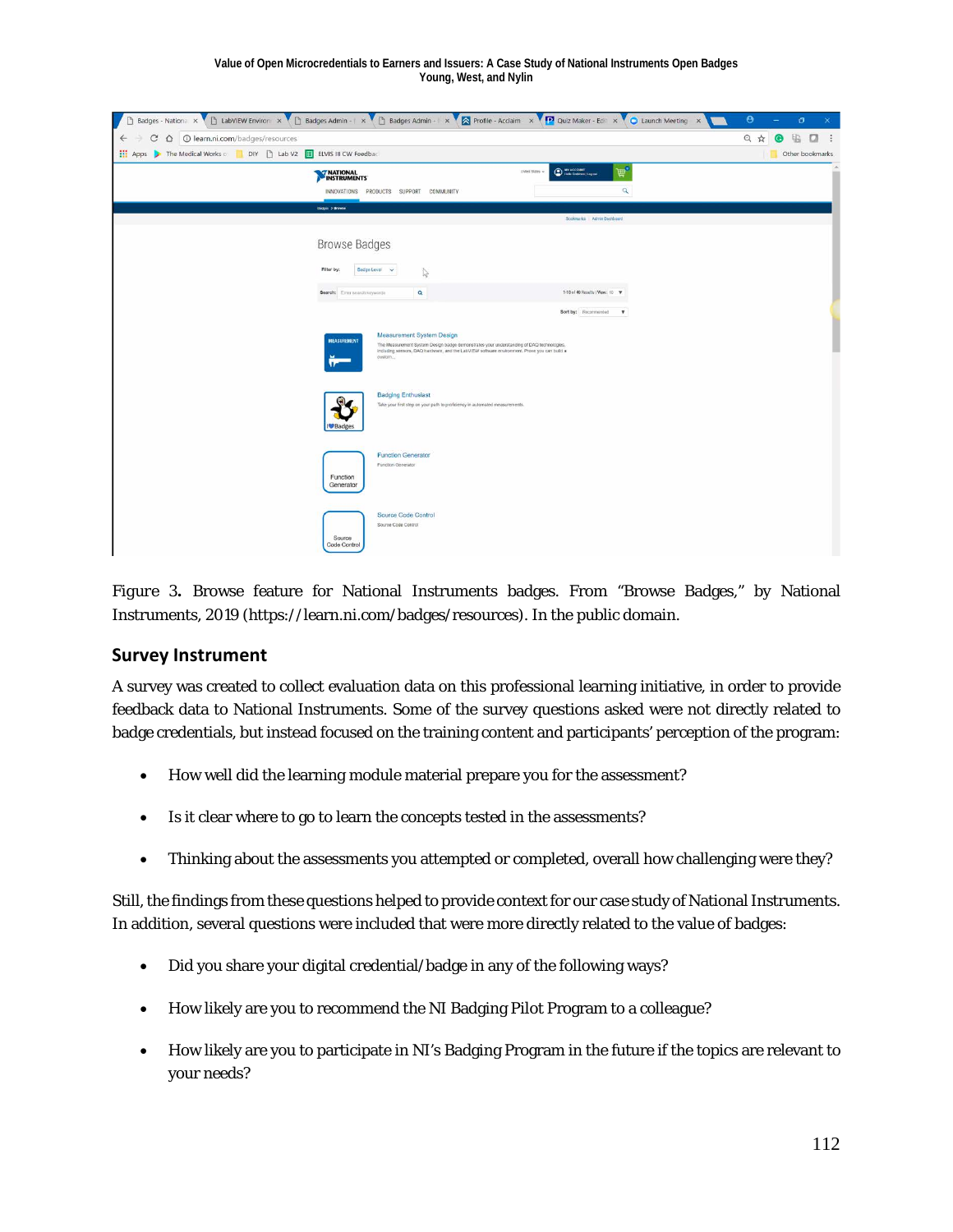• Please select the response that best describes your level of agreement with the following statements about the NI Badging Pilot Program: (a) It helps to advance my engineering skills/knowledge, (b) It helps to advance my proficiency with NI products, (c) It enables me to successfully complete current or future projects.

These were the questions that we analyzed directly to answer our research questions. While the survey was administered to all participating in the National Instruments courses and assessments, the questions about credentials and badges were only sent to those who had actually earned a credential.

### **Survey Participants**

Of those who participated in the new program, 426 were invited to be respondents to a survey in October of 2017, and 796 were invited to respond in October of 2018. Participants were those who participated in the NI assessments/courses and received a credential. Responses were received from 51 participants in 2017 and 122 participants in 2018. This article provides a descriptive analysis of the gathered responses.

### **Limitations of Survey**

Since many of the survey questions focused on the training content, the data were limited. In addition, some of the respondents who were answering questions about the badging program might have focused their answers more so on their experience of the training provided than on their experience of the credentialing method. Thus, a follow-up study would benefit by improving the questions and adding in-person interviews to clarify survey responses and gather additional qualitative data. Additionally, this survey was limited by a 12% response rate, as well as by the reality that the context of professional training for a specific company's engineering products can be fairly specialized and may not generalize to the many other possible uses and contexts for open badges.

While these limitations may limit the generalizability of the results, we believe the case study of the information obtained can still provide valuable insight on the value of badges within a professional learning context.

## **Findings and Discussion**

The insights gained from the 2017 survey are reported before those from the 2018 survey, as they report on different implementations and stages of the program. We focus on results regarding the potential benefits for earners, then consider the potential value for National Instruments. We embed discussion of the findings within each section.

### **2017 Survey Results**

**Benefits for earners.** The survey results indicated that most of the participants found the NI Badging Pilot Program to be valuable. When the survey responses were grouped according to respondent' likelihood of repeating the program if more content became available, on a scale of 1 (*not at all likely*) to 10 (*extremely likely*), 13 responded with 8; 13 responded with 9; and 14 represented themselves with 10. A total of 40/51 respondents (78%) indicated that they would be likely to participate in NI's badging program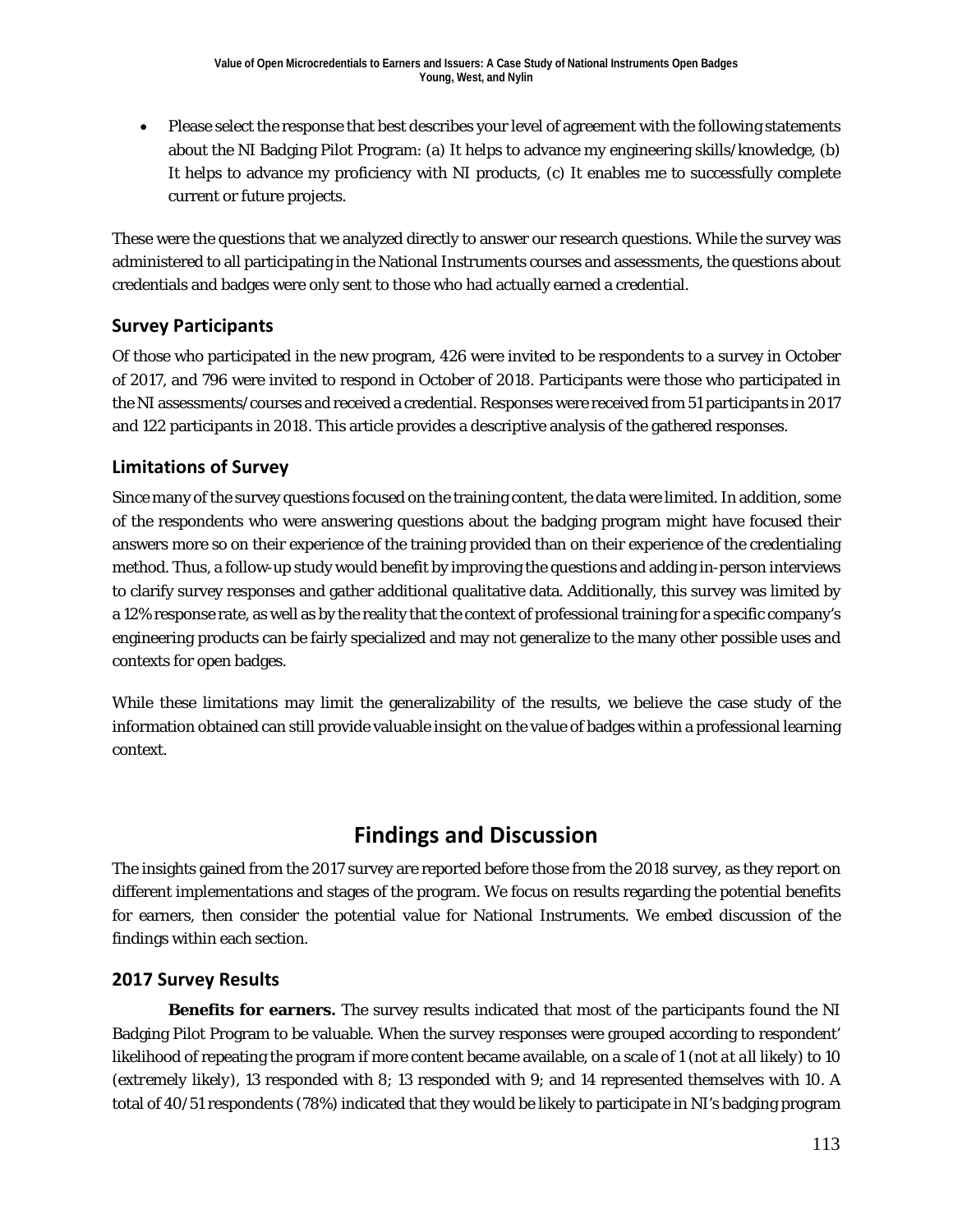in the future for relevant topics. Of the 33 respondents who had shared an earned badge at least once, several had shared it multiple times, for a total of 61 shares, an average of 1.84 shares per person. This data on badge sharing is one more method for determining how much the user values a badge, as a willingness to publicly share a badge may suggest that the earner assigns value to it.

Additional data on the value of the badges for the participants can be determined by the acceptance rate. In open badging systems, badges are issued to earners, but earners must still accept those badges. This extra step can provide some indication into whether the earners value the badge. With the National Instruments case, data pulled from the Credly system showed that the acceptance rate overall (not just for those surveyed) was 89% and the share rate (the number of badges that earners shared to social media and the Internet) was 51%.

While these findings show that earners did value the badges, these responses do not indicate specifics on which aspects participants value. We further filtered the respondents by asking which of several statements "best describes your primary reason for participating in the NI Badging Pilot Program." We found that 18 of the respondents indicated that their reason for participation was that they "planned to use the badge for professional recognition (e.g., to help with a promotion or job interview, add to my resume/CV)." These 18 respondents accounted for 35 of the 61 total shares for the group. Table 2 shows how these individuals shared their earned badge and compares the number of shares from the total group to the 18 seeking recognition. These findings suggest that one of the primary values of badges is that the credential can be shared easily, enabling the earners to seek additional professional recognition from stakeholders who might otherwise be unaware of the training and skills they have earned.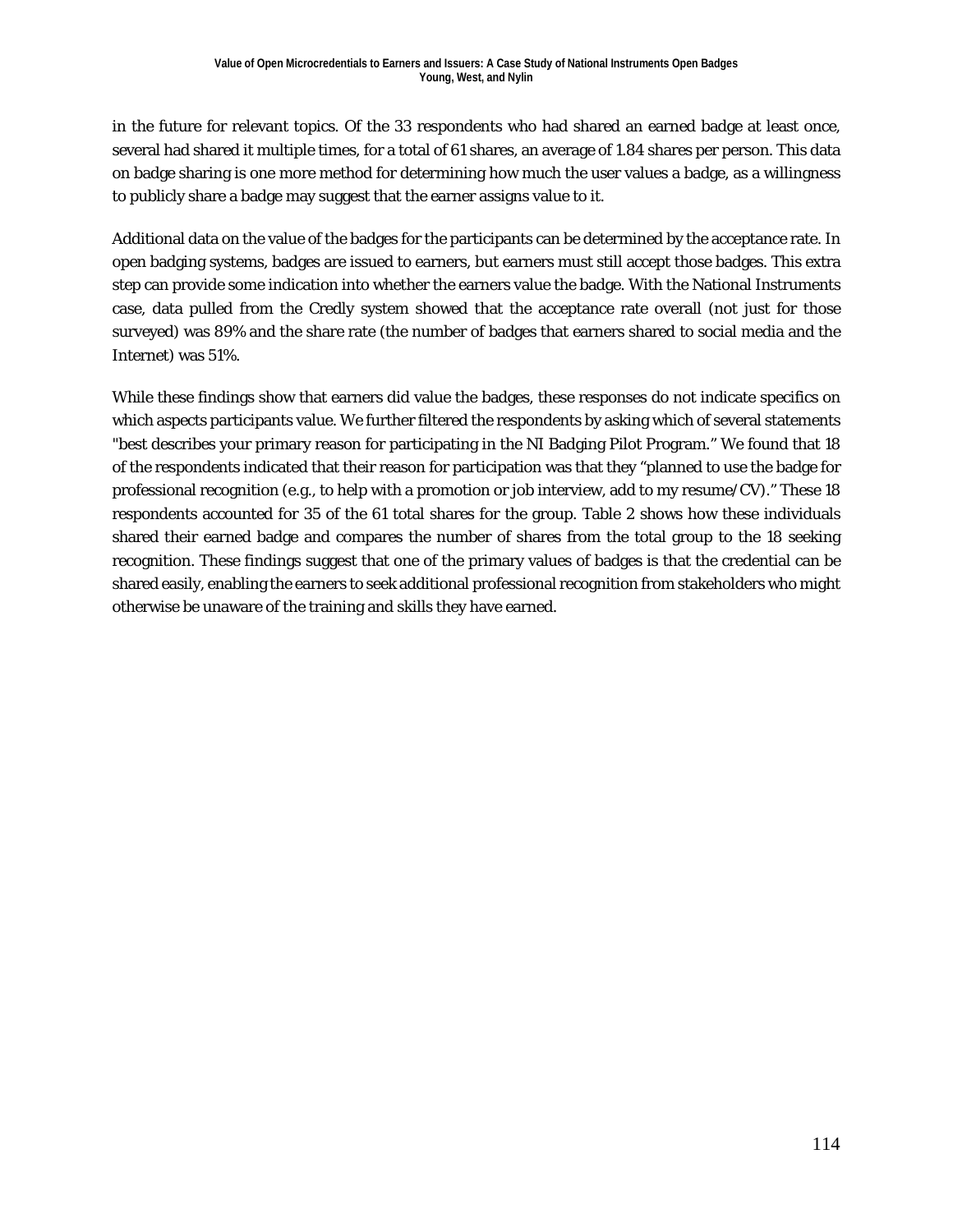### Table 2

| Method of sharing                              | Number of shares<br>(all 51 respondents) | Number of shares<br>(18 respondents seeking<br>professional recognition) |
|------------------------------------------------|------------------------------------------|--------------------------------------------------------------------------|
| Added to social media site (e.g.,<br>LinkedIn) | 26                                       | 14                                                                       |
| Added to job site<br>(e.g., Indeed)            | 1                                        | $\boldsymbol{0}$                                                         |
| Added to my resume/CV                          | 14                                       | 10                                                                       |
| Added to my business card                      | $\mathbf{1}$                             | 1                                                                        |
| Informed my employer                           | 10                                       | 6                                                                        |
| Informed my peers                              | 6                                        | 3                                                                        |
| <b>Informed my customers</b>                   | 3                                        | 1                                                                        |
| Did not claim badge/did not<br>share           | 18                                       | 1                                                                        |

### *How Participants Shared Their Earned Credential*

In general, the National Instruments badge pilot produced substantial media activity and multiple shares per person. The sharing of badges on online/ professional profiles indicates that the earners valued badges as a way to market their skills to supervisors, peers, and clients.

**Benefits for the issuer.** As stated previously, much of the presumed value to badge issuers consists of attracting talented people who will eventually help build brand recognition (Leaser, 2015). In addition, sharing of credentials on social media enhances marketing of the brand, which may ultimately lead to further recognition of the company. A follow-up study regarding the effects of badges on brand awareness would be useful.

We can identify a few data points from the survey that seem immediately relevant to answering the question of "in what way is the use of badges valuable to National Instruments?" First, 27 of the 51 participants indicated a high likelihood of recommending the program (as indicated with a response of 8 or above, see Figure 4), supporting a supposition that the program will help National Instruments attract people who may not have heard of their program otherwise. Figure 4 breaks down responses to the question of how likely participants were to recommend the program on a scale of 1-10.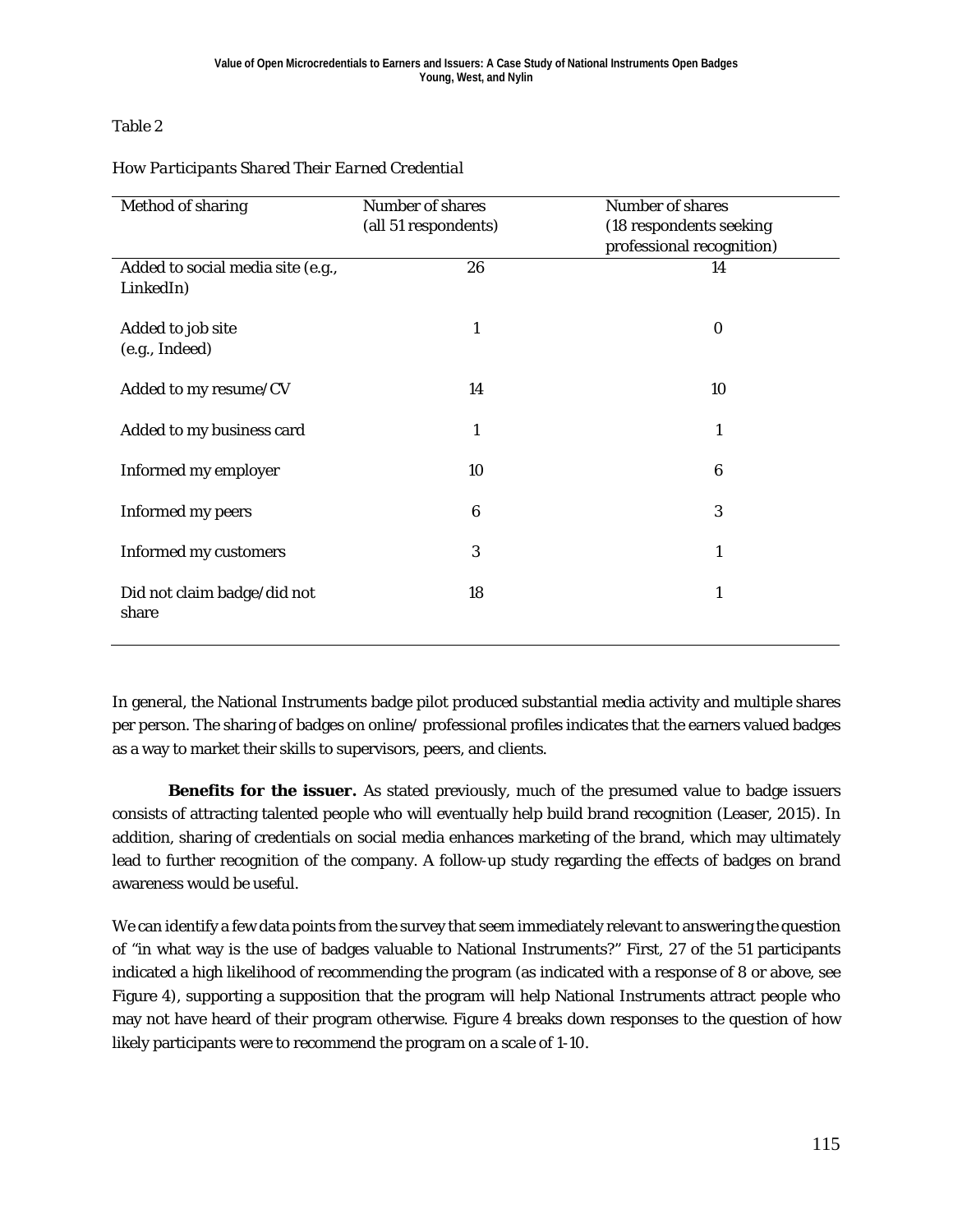#### **Value of Open Microcredentials to Earners and Issuers: A Case Study of National Instruments Open Badges Young, West, and Nylin**



*Figure* 4. Likelihood of respondents recommending the NI badging pilot program to a colleague.

Second, participants responded to several questions on a 7-point Likert scale. Three of these questions directly related to the idea that the badge program may have the potential to strengthen the skills of talented people. First, participants were asked if the program helps advance their engineering knowledge, and responded with an average of 5.34 (on a 1-7 scale). Second, they were asked if the program advanced their proficiency with NI products, and they responded with an average rating of 5.6. Finally, they were asked if the program enables them to successfully complete current or future projects, and they responded with an average rating of 4.74.

Of these three questions, participants agreed most strongly with the statements that the NI Badge Pilot Program "helps to advance [their] engineering skills/knowledge" and "helps to advance [their] proficiency with NI products." Though most still agreed, responses were more spread out regarding the statement that they were enabled "to successfully complete current or future projects." While it might be assumed that the first two—advancing skills and knowledge, and developing proficiency with the company's products—would contribute to completing projects, it seems that participants were more concerned with their own personal interests in the training. This contributes to the assertion that the program helps strengthen the skills of talented participants rather than providing basic training for unexperienced individuals.

These initial data points provide some support for the assertion that badges do provide value to National Instruments and could also be valuable to other badge issuers. However, as we continued analyzing the data, we noted that 17 participants found the training on the NI website while specifically searching for training materials. This suggests that some participants may have already been interested in improving their skills, and would therefore have participated in the program regardless of whether badges were offered. However, 34 participants did find the training through other means.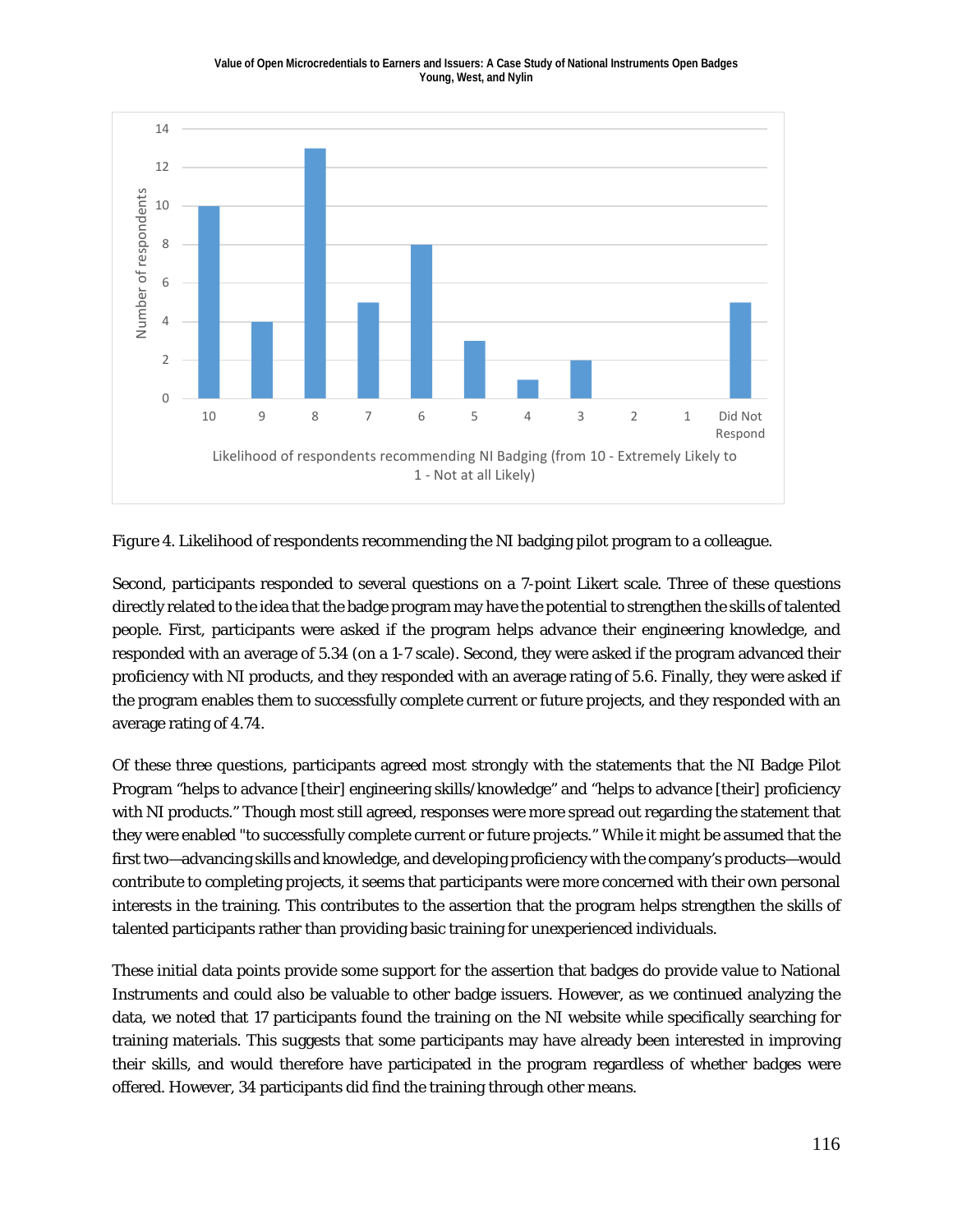We found that 23 respondents participated out of curiosity, perhaps because of the badges themselves since the program was marketed as the NI Badging Pilot Program [\(http://www.ni.com/white-paper/53685/en/\)](http://www.ni.com/white-paper/53685/en/). We grouped these 23 along with two participants who indicated that they participated specifically to earn badges and one who indicated doing it for fun. These 26 participants engaged in the training for intrinsic reasons, not directly related to their job. Of these 26 participants, 18 responded with a rating of 8 or higher to the question of whether they would participate again if the topic was of interest to them. This finding suggests that these experiences should be personally meaningful and that perhaps including badge credentials with training could help to capture people's interest, draw them into professional training, and promote their participation in future training as well.

### **2018 Survey Results**

After the initial positive feedback from the 2017 survey, National Instruments expanded the badging program for a relaunch in May 2018. The data below were collected in October 2018, and provide information regarding this second stage of the program.

**Benefits for the earners.** A high majority of the 122 respondents to the 2018 survey were enthusiastic about the badging program. On a 7-point Likert scale, 83% agreed (scored a 5 or higher on a 7 point scale) that the badging program advanced engineering skills. The respondents in 2018 continued to value sharing their earned badges, finding it easy to accept a badge after completing assessments (82% agreeing that this process was easy). Although in 2017 40% indicated they added their badges to their resumes, in 2018 only 17% said they did this. However, 67% added their badges to a social media site like Linkedin or Facebook, 26% informed their peers, and 25% informed their employer. Also 47% reported they planned to use the badge for professional recognition of some kind.

Finally, data pulled from the Credly system showed that the acceptance rate (i.e., the percentage of badge earners who accepted the badge issued to them—an indication that they valued it) for the 2018 implementation for all badge earners between May and October was 93% (up from 89% in 2017), and the share rate was 33% (down from 51% in 2017). Two reasons are suggested for the decline in share rate for 2018. First, after the initial success of the badging program in 2017, National Instruments back issued nearly 19,000 professional certification badges to those who had completed the assessments before the badges were available. Possibly these badge earners felt less invested in the badges since they were receiving them so long after completing the assessments. In addition, as NI expanded the badging program to include more badges representing particular learning goals rather than overall certification, earners might be less likely to share badges that did not represent certification. This merits further study, as it may elucidate the kinds of badges earners find most useful.

In conclusion, it seems that participants find the badges valuable and nearly always accept these credentials when earned; they frequently share them, but they are sharing them in newer, more current ways rather than on traditional resumes.

**Benefits for the issuer.** Besides providing value for the earners, the NI badges seem to be providing benefits to National Instruments; 59% of respondents expressed a strong desire to participate in the badging program in the future (scoring 9 or 10 on a 1-10 scale). Also, 56% agreed (rating 5 or higher on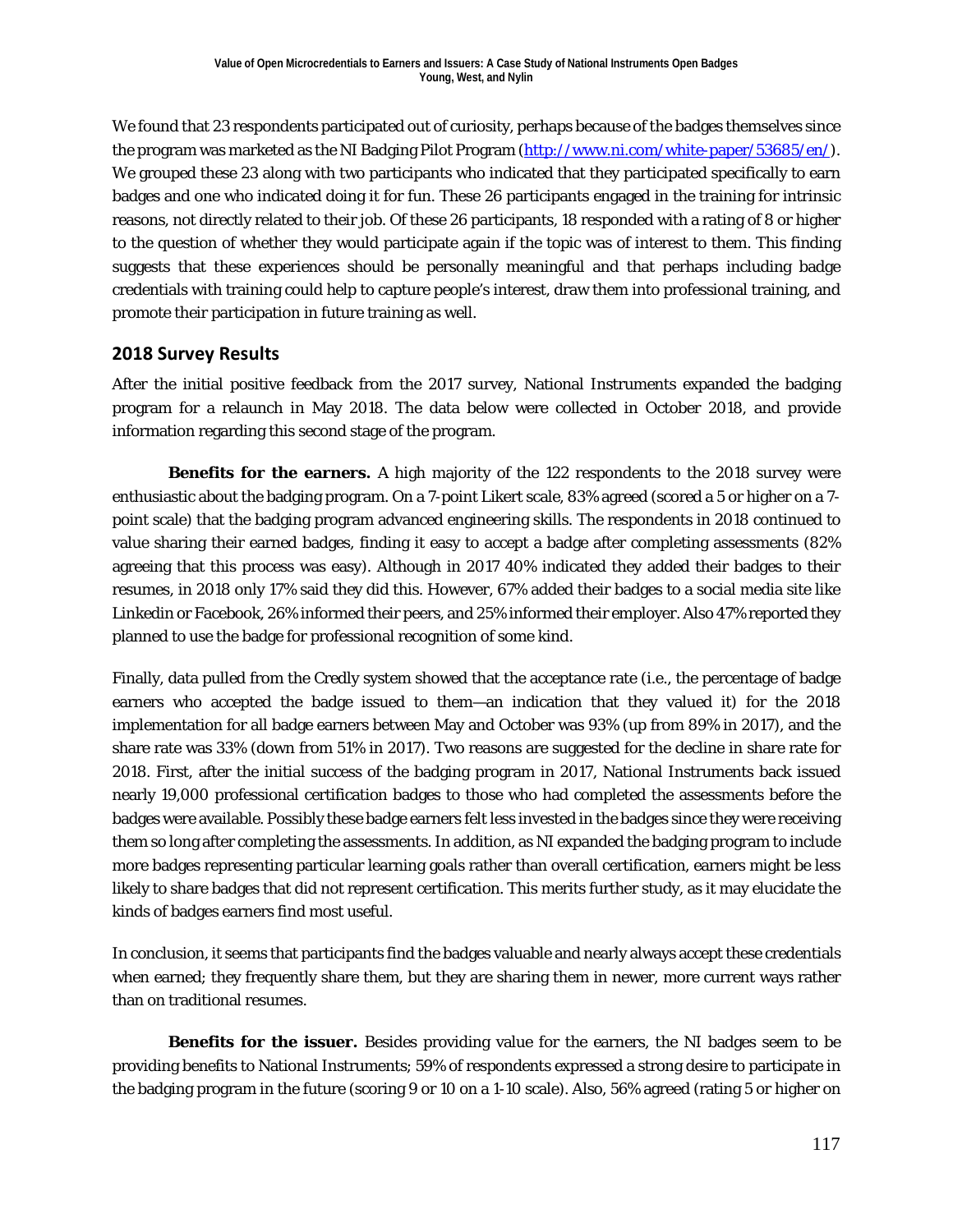a 7-point scale) that the program helped them complete projects, and 81% agreed that it advanced their proficiency with NI products. One of the goals of the NI badging program has been to make sure customers are satisfied with NI products by becoming skilled at using them, and this result indicates that the badging program is meeting this goal.

In addition to being more skilled at using NI products, the participants indicated being very likely to promote the NI badging program to others: 40% indicated a likelihood of 9 or 10 on a 10-point scale. Once participating in the badging program, they often engaged in the NI-provided online training: 48% indicated they took or started the NI-provided online training after beginning the badge program.

## **Conclusion**

This paper describes the pilot badging program implemented by National Instruments, demonstrating an innovative approach to supplementing the training they provide to their employees and customers through digital open credentials that can be stacked into learning paths, automated through assessments, and shared widely on social media. A survey of 51 badge recipients of the pilot project demonstrated overall high levels of satisfaction with the badges, indicating respondents valued them enough to share the badges on their social media accounts and to anticipate engaging in future National Instruments training.

These responses supported the expectation that the badges would provide benefits for both the badge earners and National Instruments as an organization. Earners appreciated being able to quickly share the credential, which provides professional recognition useful in seeking new jobs, requesting a raise/promotion, or impressing potential clients. For National Instruments, issuing badges showed potential to increase brand awareness, as earners were inclined to share their credentials and advise others to participate.

However, this was a pilot project, with a small sample, and some of the survey questions would require more detailed follow-up through interviews with respondents in order to verify some of the assumptions mentioned. National Instruments is expanding their project to include grouping badges into customized and automated learning paths, and they will collect more information on this expansion of the pilot to further test the value to the organization and to their employees/customers.

While the information in this study has been useful in guiding the development of the NI badging program, and we believe it has some generalizable usefulness as well, further research could be done. In particular, further study might focus on why some earners share their received badges and whether their propensity to do so is influenced by their positions at their companies, their own personal needs and goals, and the types of credentials they have been awarded. For example, we suspect that earners may be more likely to share overall credentials than smaller, more focused learning badges that are part of their professional development pathway. It might also be useful to study how the success of the badging program affects earners using additional NI products and services and how it affects brand awareness of the company on social media. For the earners, it would be important to better understand qualitative aspects of the value they get from earning the badges, including effects on their sense of professional identity and self-efficacy.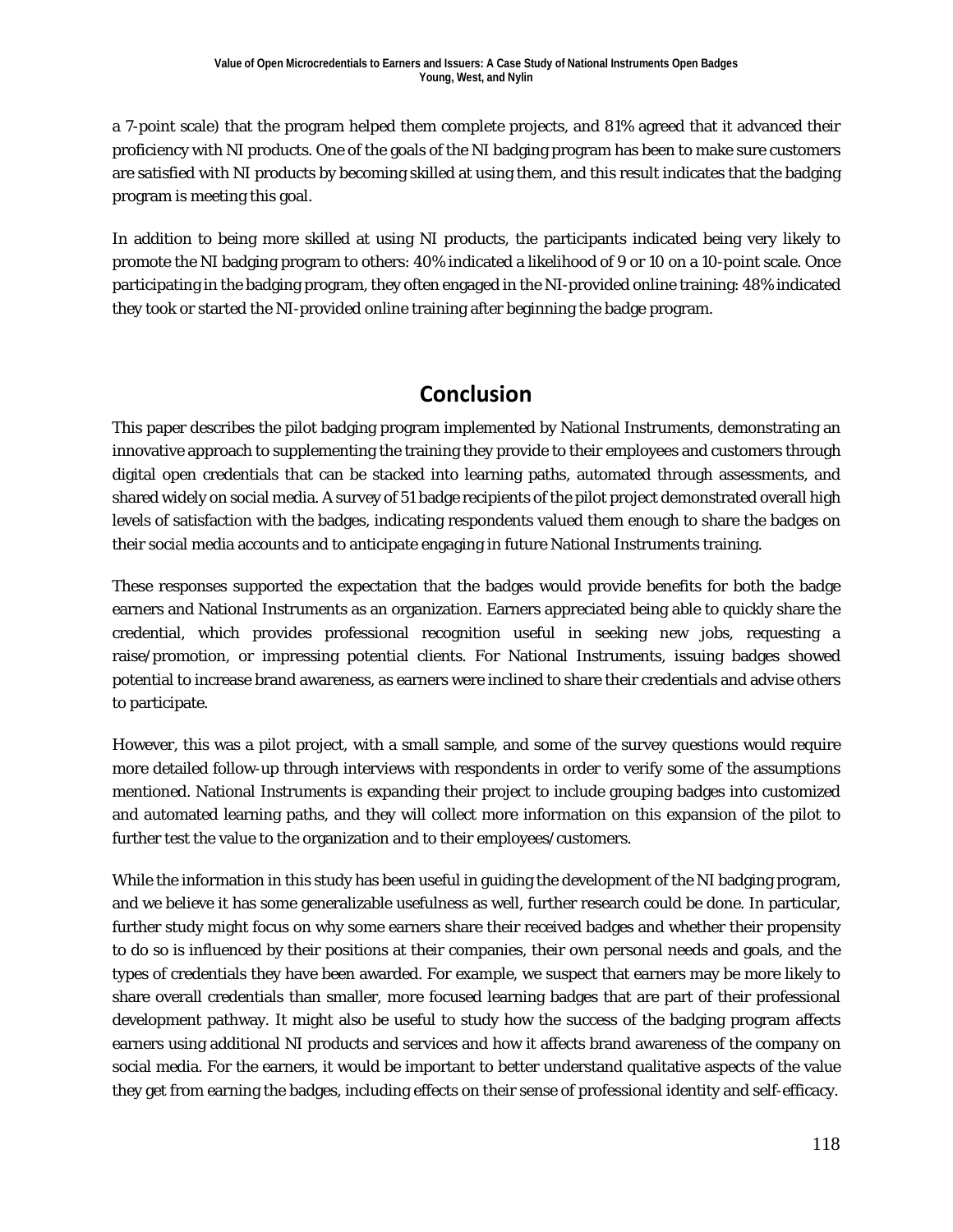## References

- Aberdour, M. (2016). Transforming workplace learning culture with digital badges. In D. Ifenthaler, N. Bellin-Mularski, & D.-K. Mah (Eds.), *Foundation of digital badges and micro-credentials* (pp. 203-219). Cham, Switzerland: Springer.
- Abramovich, S., Schunn, C., & Higashi, R. M. (2013). Are badges useful in education? It depends upon the type of badge and expertise of learner. *Educational Technology Research and Development*, *61*(2), 217-232. https://doi.org/10.1007/s11423-013-9289-2
- Acclaim. (2019). National instruments. Retrieved from [https://www.youracclaim.com/org/national](https://www.youracclaim.com/org/national-instruments)**[instruments](https://www.youracclaim.com/org/national-instruments)**
- Bastedo, M. N., Bowman, N. A., Glasener, K. M., & Kelly, J. L. (2018). What are we talking about when we talk about holistic review? Selective college admissions and its effects on low-SES students. *The Journal of Higher Education*, *89*(5), 782-805. https://doi.org/10.1080/00221546.2018.1442633
- Bowen, K. (n.d.). Class hack. Retrieved from [www.classhack.com](http://www.classhack.com/)
- Casilli, C., & Hickey, D. (2016). Transcending conventional credentialing and assessment paradigms with information-rich digital badges. *The Information Society, 32*(2), 117-129. https://doi.org/10.1080/01972243.2016.1130500
- Cheng, Z., Watson, S. L., & Newby, T. J. (2018). Goal setting and open digital badges in higher education. *TechTrends, 62*(2), 190-196. https://doi.org/10.1007/s11528-018-0249-x
- Clements, K., West, R. E., & Hunsaker, E. (in press). Getting started with open badges. *International Review of Research in Open and Distributed Learning.*
- Devedžić, V., & Jovanović, J. (2015). Developing open badges: A comprehensive approach. *Educational Technology Research and Development, 63*(4), 603-620. https://doi.org/10.1007/s11423-015- 9388-3
- Dyjur, P., & Lindstrom, G. (2017). Perceptions and uses of digital badges for professional learning development in higher education*. TechTrends, 61*(4), 386-392. https://doi.org/10.1007/s11528- 017-0168-2
- Erickson, C. C. (2015). *Digital credentialing: A qualitative exploratory investigation of hiring directors' perceptions* (Unpublished doctoral dissertation). Capella University, Minneapolis, MN.
- Finkelstein, J., Knight, E., & Manning, S. (2013). The potential and value of using digital badges for adult learners: Final report. *American Institutes for Research*. Retrieved from [https://www.shrm.org/about-shrm/news-about](https://www.shrm.org/about-shrm/news-about-shrm/Documents/AIR_Digital_Badge_Report_508.pdf)[shrm/Documents/AIR\\_Digital\\_Badge\\_Report\\_508.pdf](https://www.shrm.org/about-shrm/news-about-shrm/Documents/AIR_Digital_Badge_Report_508.pdf)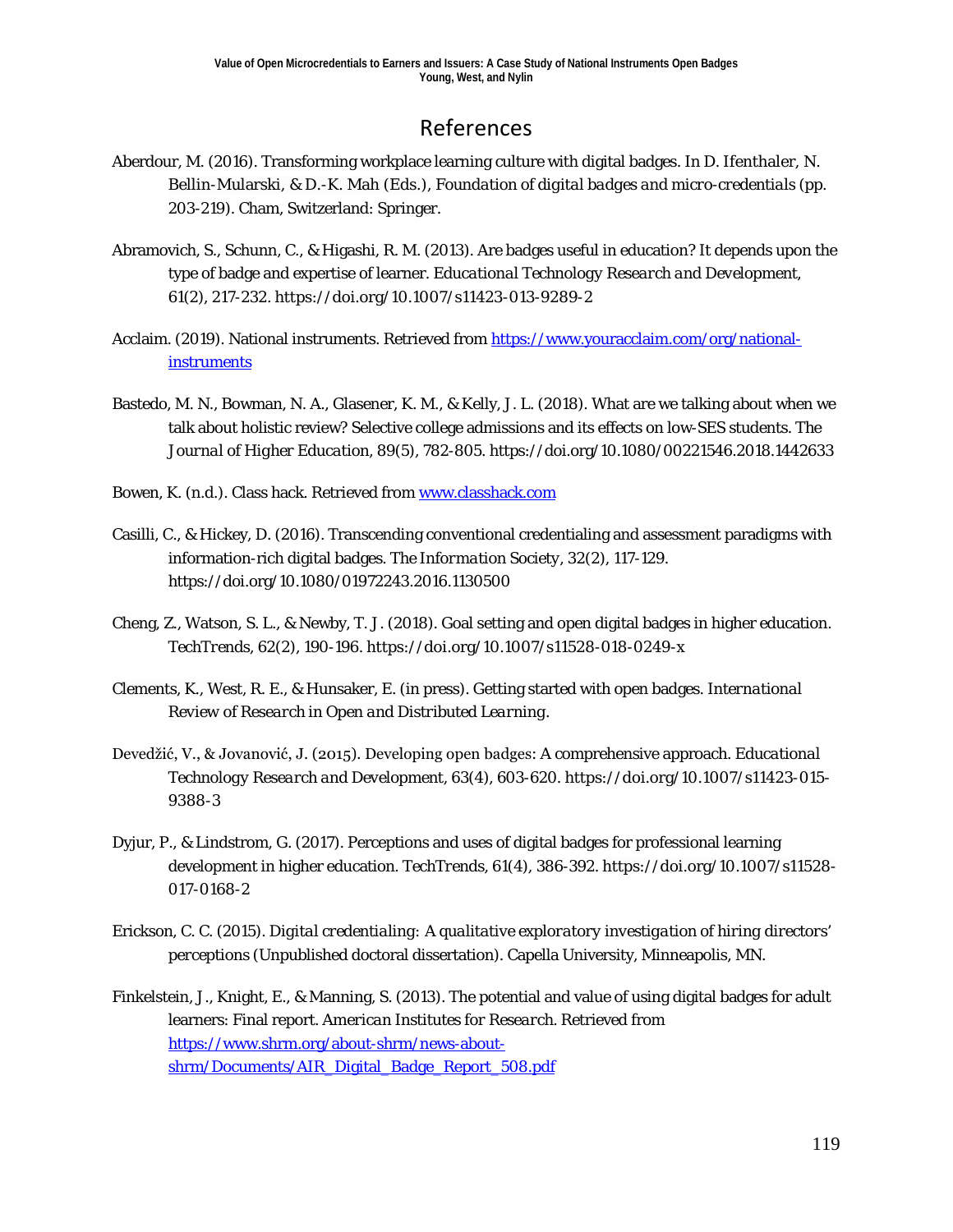- Gamrat, C., Zimmerman, H. T., Dudek, J., & Peck, K. (2014). Personalized workplace learning: An exploratory study on digital badging within a teacher professional development program. *British Journal of Educational Technology*, *45*(6), 1136-1148. https://doi.org/10.1111/bjet.12200
- IBM. (n.d.). IBM open badge program. Retrieved from [https://www.ibm.com/developerworks/community/groups/service/html/communitystart?com](https://www.ibm.com/developerworks/community/groups/service/html/communitystart?communityUuid=ee240a4b-d911-46d3-b815-fc8a70d67b27) [munityUuid=ee240a4b-d911-46d3-b815-fc8a70d67b27](https://www.ibm.com/developerworks/community/groups/service/html/communitystart?communityUuid=ee240a4b-d911-46d3-b815-fc8a70d67b27)
- IMS Global Learning Consortium. (n.d.). Digital credentials and badges. Retrieved from <http://www.imsglobal.org/activity/digital-credentials-and-badges>
- Jaschik, S. (2015, January 20). Well-prepared in their own eyes. *Inside Higher Ed*. Retrieved from [https://www.insidehighered.com/news/2015/01/20/study-finds-big-gaps-between-student-and](https://www.insidehighered.com/news/2015/01/20/study-finds-big-gaps-between-student-and-employer-perceptions)[employer-perceptions](https://www.insidehighered.com/news/2015/01/20/study-finds-big-gaps-between-student-and-employer-perceptions)
- Leaser, D. (2015, May 20). Open badges: A better way to track skills and accomplishments [Blog post]. Retrieved from [https://www.ibm.com/blogs/ibm-training/open-badges-a-better-way-to-track](https://www.ibm.com/blogs/ibm-training/open-badges-a-better-way-to-track-skills-and-accomplishments/)[skills-and-accomplishments/](https://www.ibm.com/blogs/ibm-training/open-badges-a-better-way-to-track-skills-and-accomplishments/)
- Liyanagunawardena, T. R., Scalzavara, S., & Williams, S. A. (2017). Open badges: A systematic review of peer-reviewed published literature (2011-2015). *European Journal of Open, Distance, and Elearning*, *20*(2), 1-16. https://doi.org/10.1515/eurodl-2017-0013
- Lockley, A., Derryberry, A., & West, D. (2016). Drivers, affordances, and challenges of digital badges. In D. Ifenthaler, N. Bellin-Mularski, & D.-K. Mah (Eds.), *Foundation of digital badges and microcredentials* (pp. 55-70). Cham, Switzerland: Springer.
- Microsoft. (n.d.). Microsoft exam and certification badges. Retrieved from <https://www.microsoft.com/en-us/learning/badges.aspx>
- National Instruments. (2019a). Browse badges. Retrieved fro[m https://learn.ni.com/badges/resources](https://learn.ni.com/badges/resources)
- National Instruments. (2019b). National instruments badge program. Retrieved from <https://learn.ni.com/badges>
- Norris, F. (2014, April 25). Fewer US graduates opt for college after high school. *The New York Times*. Retrieved from [https://www.nytimes.com/2014/04/26/business/fewer-us-high-school](https://www.nytimes.com/2014/04/26/business/fewer-us-high-school-graduates-opt-for-college.html)[graduates-opt-for-college.html](https://www.nytimes.com/2014/04/26/business/fewer-us-high-school-graduates-opt-for-college.html)
- Osam, E. K., Bergman, M., & Cumberland, D. M. (2017). An integrative literature review on the barriers impacting adult learners' return to college. *Adult Learning*, *28*(2), 54-60. https://doi.org/10.1177/1045159516658013
- Raish, V., & Rimland, E. (2016). Employer perceptions of critical information literacy skills and digital badges. *College & Research Libraries*, *77*(1), 87-113. https://doi.org/10.5860/crl.77.1.87